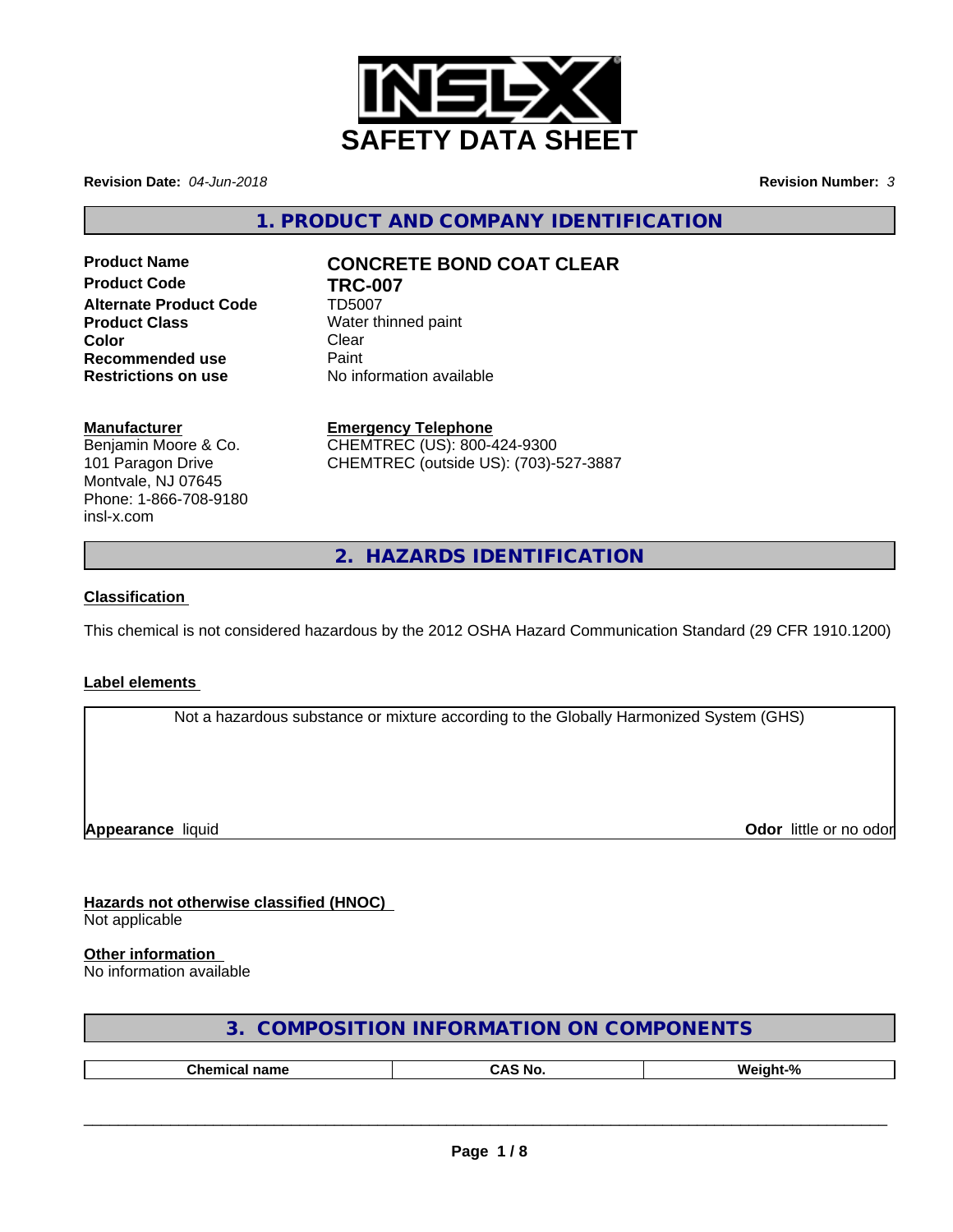| Propanoic acid, 2-methyl-, monoester with<br>2,2,4-trimethyl-1,3-pentanediol | 25265-77-4 |  |
|------------------------------------------------------------------------------|------------|--|
| Sodium C14-C16 olefin sulfonate                                              | 68439-57-6 |  |

|                                                  | 4. FIRST AID MEASURES                                                                                    |
|--------------------------------------------------|----------------------------------------------------------------------------------------------------------|
| <b>General Advice</b>                            | No hazards which require special first aid measures.                                                     |
| <b>Eye Contact</b>                               | Rinse thoroughly with plenty of water for at least 15 minutes and consult a<br>physician.                |
| <b>Skin Contact</b>                              | Wash off immediately with soap and plenty of water while removing all<br>contaminated clothes and shoes. |
| <b>Inhalation</b>                                | Move to fresh air. If symptoms persist, call a physician.                                                |
| Ingestion                                        | Clean mouth with water and afterwards drink plenty of water. Consult a physician<br>if necessary.        |
| <b>Most Important</b><br><b>Symptoms/Effects</b> | None known.                                                                                              |
| <b>Notes To Physician</b>                        | Treat symptomatically.                                                                                   |
|                                                  | 5. FIRE-FIGHTING MEASURES                                                                                |

| <b>Suitable Extinguishing Media</b>                                              | Use extinguishing measures that are appropriate to local<br>circumstances and the surrounding environment.                                   |
|----------------------------------------------------------------------------------|----------------------------------------------------------------------------------------------------------------------------------------------|
| <b>Protective Equipment And Precautions For</b><br><b>Firefighters</b>           | As in any fire, wear self-contained breathing apparatus<br>pressure-demand, MSHA/NIOSH (approved or equivalent)<br>and full protective gear. |
| <b>Specific Hazards Arising From The Chemical</b>                                | Closed containers may rupture if exposed to fire or<br>extreme heat.                                                                         |
| <b>Sensitivity To Mechanical Impact</b>                                          | No.                                                                                                                                          |
| <b>Sensitivity To Static Discharge</b>                                           | No.                                                                                                                                          |
| <b>Flash Point Data</b><br>Flash Point (°F)<br>Flash Point (°C)<br><b>Method</b> | Not applicable<br>Not applicable<br>Not applicable                                                                                           |
| <b>Flammability Limits In Air</b>                                                |                                                                                                                                              |
| Lower flammability limit:<br><b>Upper flammability limit:</b>                    | Not applicable<br>Not applicable                                                                                                             |
| <b>NFPA</b><br>Health: 1<br><b>Flammability: 0</b>                               | <b>Instability: 0</b><br><b>Special: Not Applicable</b>                                                                                      |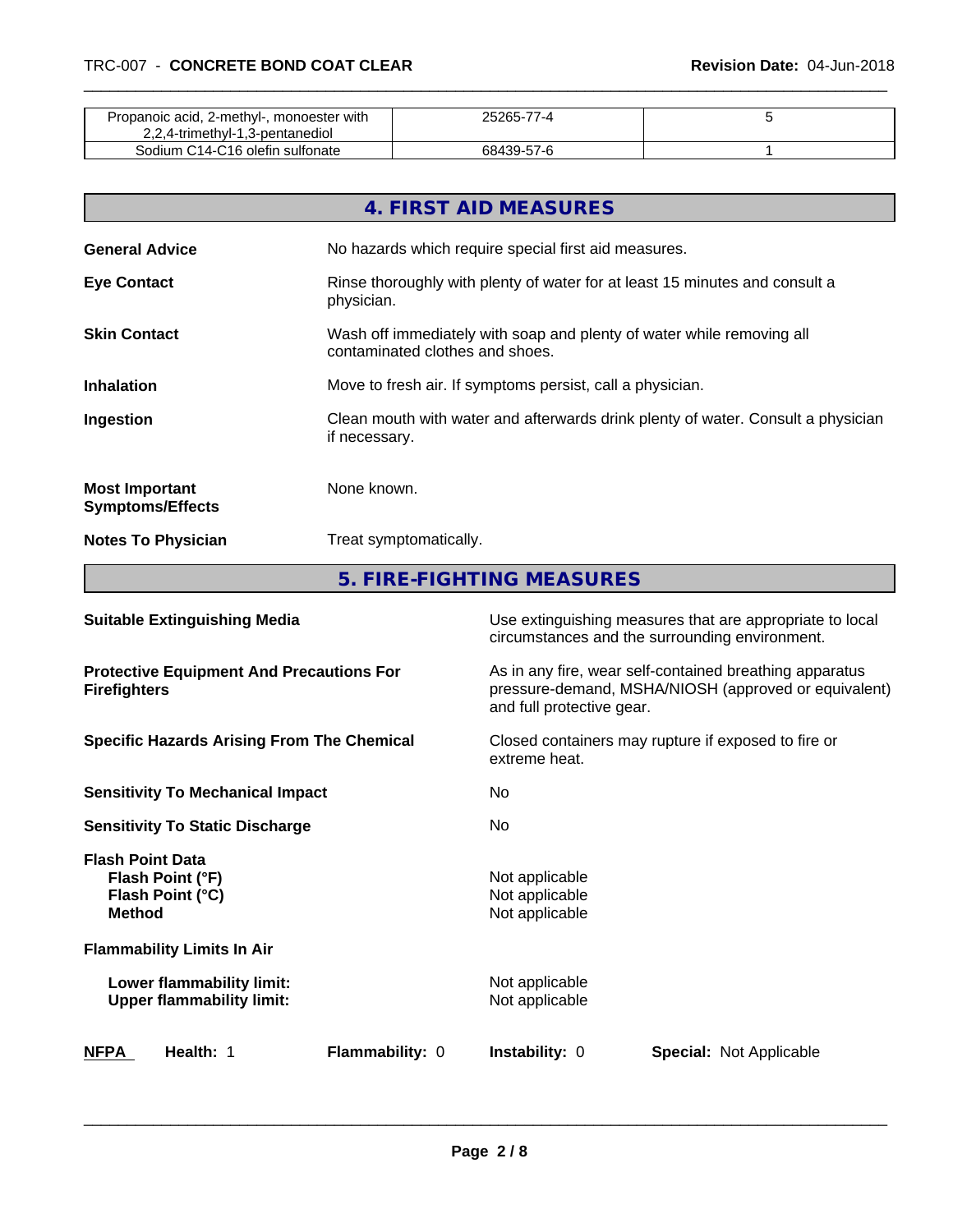## **NFPA Legend**

- 0 Not Hazardous
- 1 Slightly
- 2 Moderate
- 3 High
- 4 Severe

*The ratings assigned are only suggested ratings, the contractor/employer has ultimate responsibilities for NFPA ratings where this system is used.*

*Additional information regarding the NFPA rating system is available from the National Fire Protection Agency (NFPA) at www.nfpa.org.*

## **6. ACCIDENTAL RELEASE MEASURES**

| <b>Personal Precautions</b>      | Avoid contact with skin, eyes and clothing. Ensure adequate ventilation.                                                                                                         |
|----------------------------------|----------------------------------------------------------------------------------------------------------------------------------------------------------------------------------|
| <b>Other Information</b>         | Prevent further leakage or spillage if safe to do so.                                                                                                                            |
| <b>Environmental precautions</b> | See Section 12 for additional Ecological Information.                                                                                                                            |
| <b>Methods for Cleaning Up</b>   | Soak up with inert absorbent material. Sweep up and shovel into suitable<br>containers for disposal.                                                                             |
|                                  | 7. HANDLING AND STORAGE                                                                                                                                                          |
| <b>Handling</b>                  | Avoid contact with skin, eyes and clothing. Avoid breathing vapors, spray mists or<br>sanding dust. In case of insufficient ventilation, wear suitable respiratory<br>equipment. |
| <b>Storage</b>                   | Keep container tightly closed. Keep out of the reach of children.                                                                                                                |
| <b>Incompatible Materials</b>    | No information available                                                                                                                                                         |
|                                  |                                                                                                                                                                                  |

**8. EXPOSURE CONTROLS/PERSONAL PROTECTION**

## **Exposure Limits**

*No exposure limits have been established for this product.*

#### **Legend**

ACGIH - American Conference of Governmental Industrial Hygienists Exposure Limits OSHA - Occupational Safety & Health Administration Exposure Limits N/E - Not Established

| Ensure adequate ventilation, especially in confined areas.                                                                          |  |
|-------------------------------------------------------------------------------------------------------------------------------------|--|
|                                                                                                                                     |  |
| Safety glasses with side-shields.                                                                                                   |  |
| Protective gloves and impervious clothing.                                                                                          |  |
| In case of insufficient ventilation wear suitable respiratory equipment.                                                            |  |
| Avoid contact with skin, eyes and clothing. Remove and wash contaminated<br>clothing before re-use. Wash thoroughly after handling. |  |
|                                                                                                                                     |  |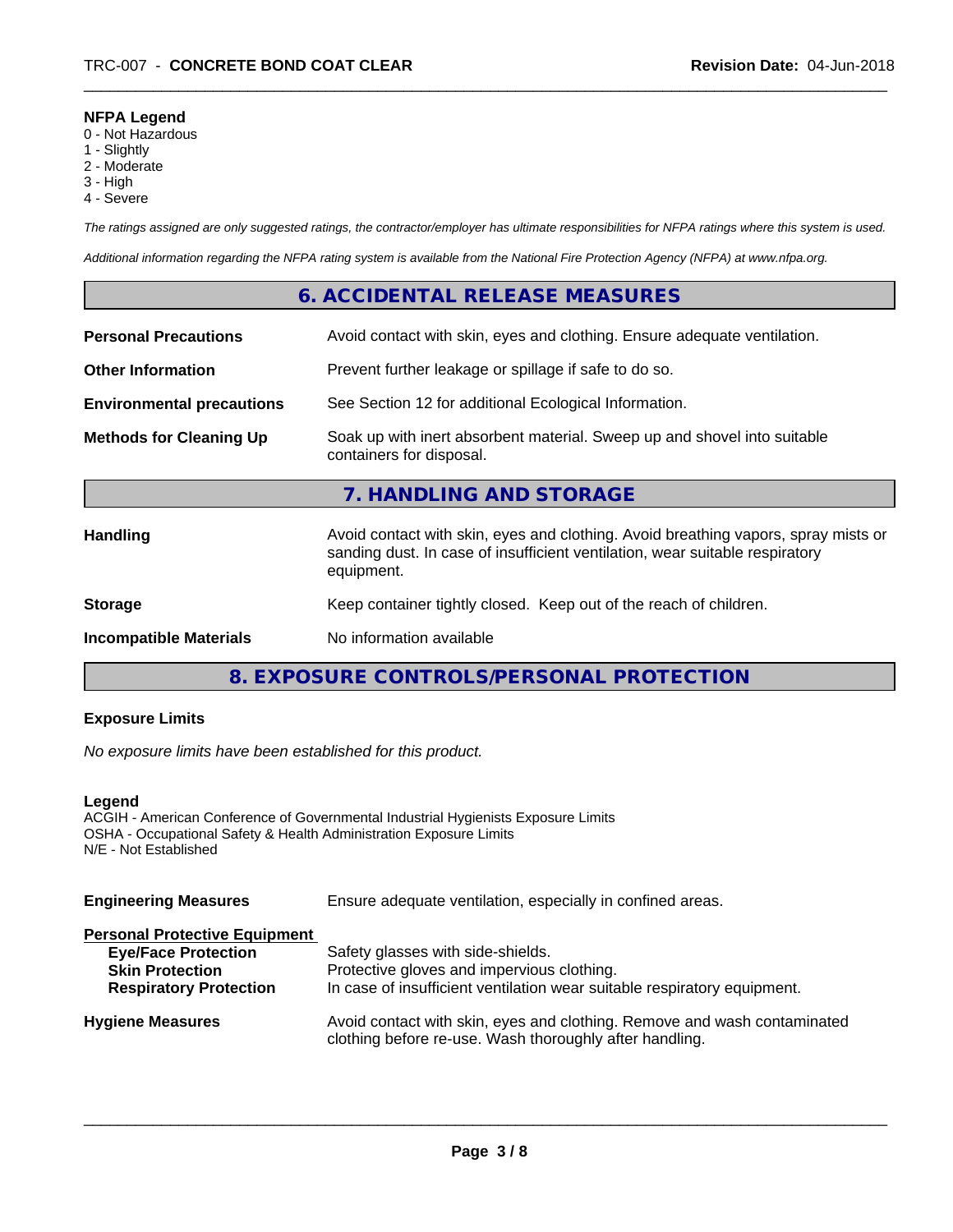## **9. PHYSICAL AND CHEMICAL PROPERTIES**

**Appearance** liquid **Odor** little or no odor **Odor Threshold No information available No information available Density (lbs/gal)** 8.7 - 8.8 **Specific Gravity** 1.04 - 1.05 **pH** No information available **Viscosity (cps)** No information available Notice 1, 1999 **Solubility(ies)** No information available **Water solubility Water solubility Water solubility Water solubility Water solubility Water solution Evaporation Rate No information available No information available Vapor pressure @20 °C (kPa)** No information available **Vapor density Vapor density No information available Wt. % Solids** 40 - 50<br> **Vol. % Solids** 40 - 50 **Vol. % Solids Wt. % Volatiles** 50 - 60 **Vol. % Volatiles** 50 - 60 **VOC Regulatory Limit (g/L)**  $\le$  100<br> **Boiling Point (°F)** 212 **Boiling Point (°F) Boiling Point (°C)** 100 **Freezing Point (°F)** 32 **Freezing Point (°C)**<br> **Flash Point (°F)**<br> **Flash Point (°F)**<br> **Point (°F) Flash Point (°F)**<br> **Flash Point (°C)**<br> **Flash Point (°C)**<br> **C Flash Point (°C) Method** Not applicable<br> **Flammability (solid, gas)** Not applicable Not applicable **Flammability (solid, gas)**<br> **Upper flammability limit:**<br>
Upper flammability limit: **Upper flammability limit: Lower flammability limit:**<br> **Autoignition Temperature (°F)** Not applicable Not applicable **Autoignition Temperature (°F)**<br> **Autoignition Temperature (°C)** No information available **Autoignition Temperature (°C) Decomposition Temperature (°F)**<br> **Decomposition Temperature (°C)** No information available **Decomposition Temperature (°C)**<br>Partition coefficient

**No information available** 

## **10. STABILITY AND REACTIVITY**

| <b>Reactivity</b>                         | Not Applicable                           |
|-------------------------------------------|------------------------------------------|
| <b>Chemical Stability</b>                 | Stable under normal conditions.          |
| <b>Conditions to avoid</b>                | Prevent from freezing.                   |
| <b>Incompatible Materials</b>             | No materials to be especially mentioned. |
| <b>Hazardous Decomposition Products</b>   | None under normal use.                   |
| <b>Possibility of hazardous reactions</b> | None under normal conditions of use.     |

# **11. TOXICOLOGICAL INFORMATION**

**Product Information**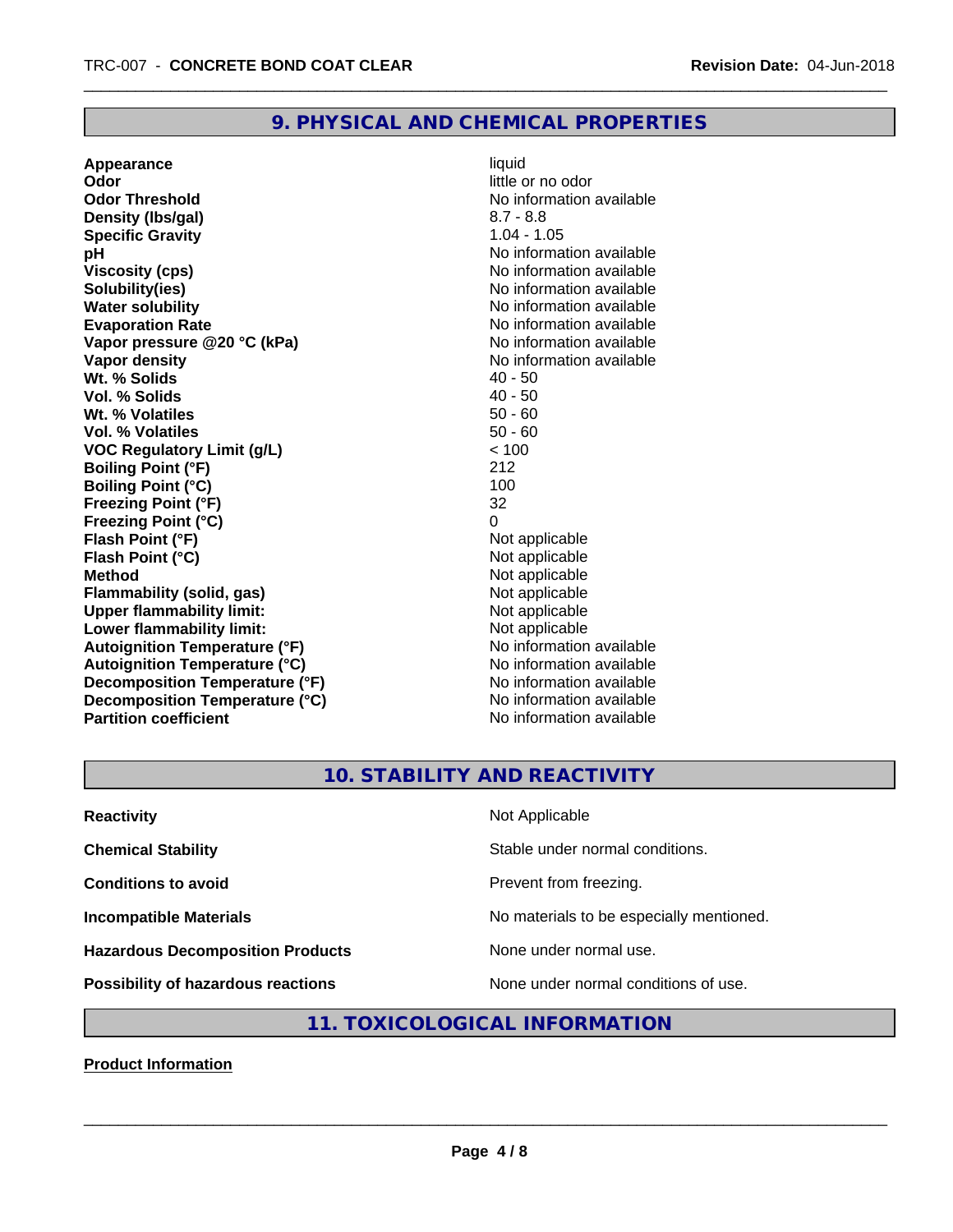| Information on likely routes of exposure                                                   |                                                                                                                   |  |
|--------------------------------------------------------------------------------------------|-------------------------------------------------------------------------------------------------------------------|--|
| <b>Principal Routes of Exposure</b>                                                        | Eye contact, skin contact and inhalation.                                                                         |  |
| <b>Acute Toxicity</b>                                                                      |                                                                                                                   |  |
| <b>Product Information</b>                                                                 | No information available                                                                                          |  |
| Symptoms related to the physical, chemical and toxicological characteristics               |                                                                                                                   |  |
| <b>Symptoms</b>                                                                            | No information available                                                                                          |  |
| Delayed and immediate effects as well as chronic effects from short and long-term exposure |                                                                                                                   |  |
| Eye contact<br><b>Skin contact</b>                                                         | May cause slight irritation.<br>Substance may cause slight skin irritation. Prolonged or repeated contact may dry |  |
| <b>Inhalation</b>                                                                          | skin and cause irritation.<br>May cause irritation of respiratory tract.                                          |  |
| Ingestion<br><b>Sensitization</b>                                                          | Ingestion may cause gastrointestinal irritation, nausea, vomiting and diarrhea.<br>No information available       |  |
| <b>Neurological Effects</b><br><b>Mutagenic Effects</b>                                    | No information available.<br>No information available.                                                            |  |
| <b>Reproductive Effects</b><br><b>Developmental Effects</b>                                | No information available.<br>No information available.                                                            |  |
| <b>Target organ effects</b><br><b>STOT - single exposure</b>                               | No information available.<br>No information available.                                                            |  |
| <b>STOT - repeated exposure</b>                                                            | No information available.                                                                                         |  |
| Other adverse effects<br><b>Aspiration Hazard</b>                                          | No information available.<br>No information available                                                             |  |

**Numerical measures of toxicity**

**The following values are calculated based on chapter 3.1 of the GHS document**

| <b>ATEmix (oral)</b> | 71443 mg/kg  |
|----------------------|--------------|
| ATEmix (dermal)      | 339693 mg/kg |

## **Component Information**

#### **Carcinogenicity**

*There are no known carcinogenic chemicals in this product above reportable levels.*

**12. ECOLOGICAL INFORMATION**

## **Ecotoxicity Effects**

The environmental impact of this product has not been fully investigated.

## **Product Information**

#### **Acute Toxicity to Fish**

No information available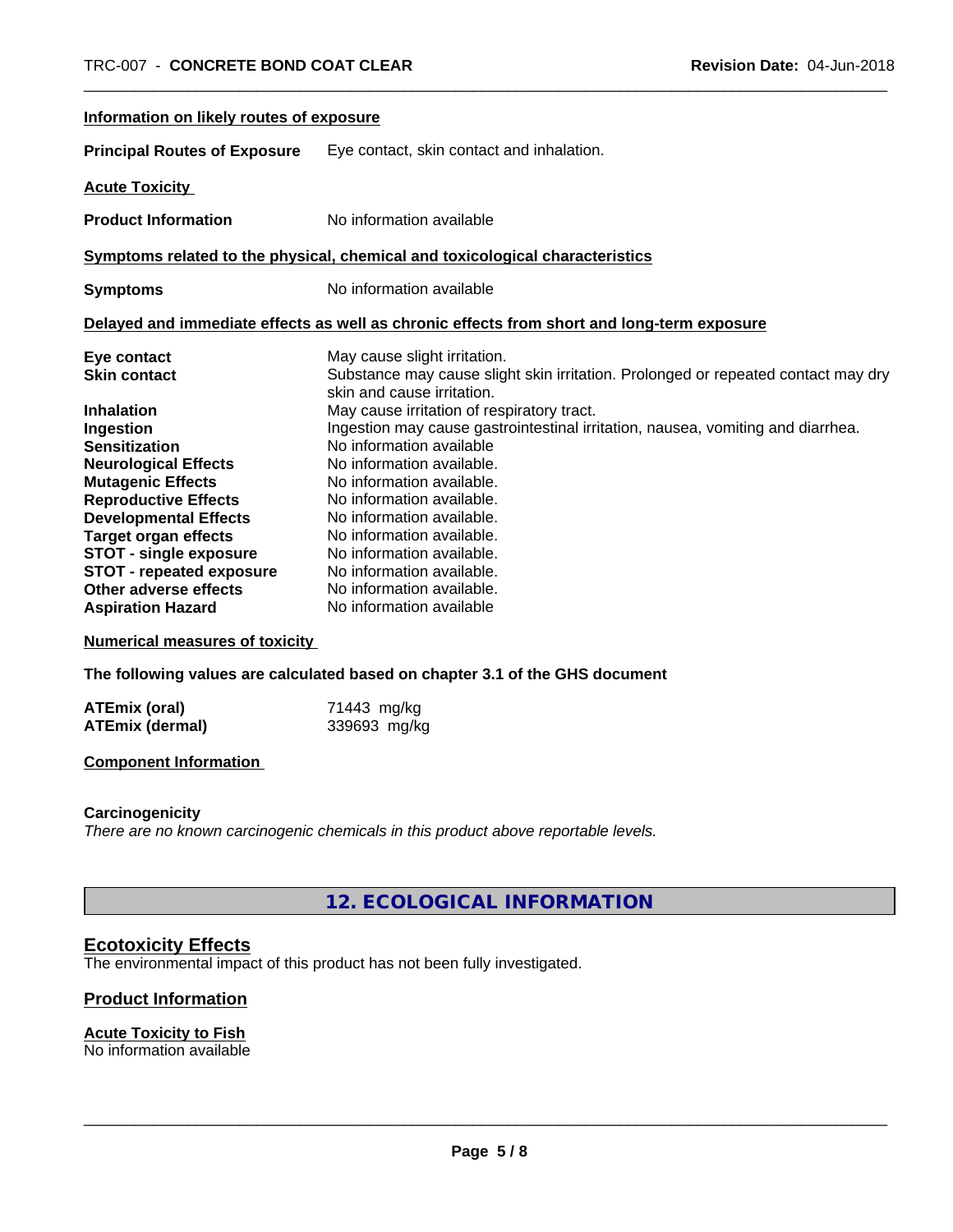#### **Acute Toxicity to Aquatic Invertebrates**

No information available

## **Acute Toxicity to Aquatic Plants**

No information available

#### **Persistence / Degradability**

No information available.

#### **Bioaccumulation**

No information available.

#### **Mobility in Environmental Media**

No information available.

#### **Ozone**

No information available

## **Component Information**

## **Acute Toxicity to Fish**

No information available

## **Acute Toxicity to Aquatic Invertebrates**

No information available

#### **Acute Toxicity to Aquatic Plants**

No information available

|                              | 13. DISPOSAL CONSIDERATIONS                                                                                                                                                                                               |
|------------------------------|---------------------------------------------------------------------------------------------------------------------------------------------------------------------------------------------------------------------------|
| <b>Waste Disposal Method</b> | Dispose of in accordance with federal, state, and local regulations. Local<br>requirements may vary, consult your sanitation department or state-designated<br>environmental protection agency for more disposal options. |
|                              | <b>14. TRANSPORT INFORMATION</b>                                                                                                                                                                                          |
| <b>DOT</b>                   | Not regulated                                                                                                                                                                                                             |
| <b>ICAO / IATA</b>           | Not regulated                                                                                                                                                                                                             |
| <b>IMDG/IMO</b>              | Not regulated                                                                                                                                                                                                             |
|                              | <b>15. REGULATORY INFORMATION</b>                                                                                                                                                                                         |
| International Inventorias    |                                                                                                                                                                                                                           |

# **International Inventories**

| <b>TSCA: United States</b> | Yes - All components are listed or exempt. |
|----------------------------|--------------------------------------------|
| <b>DSL: Canada</b>         | Yes - All components are listed or exempt. |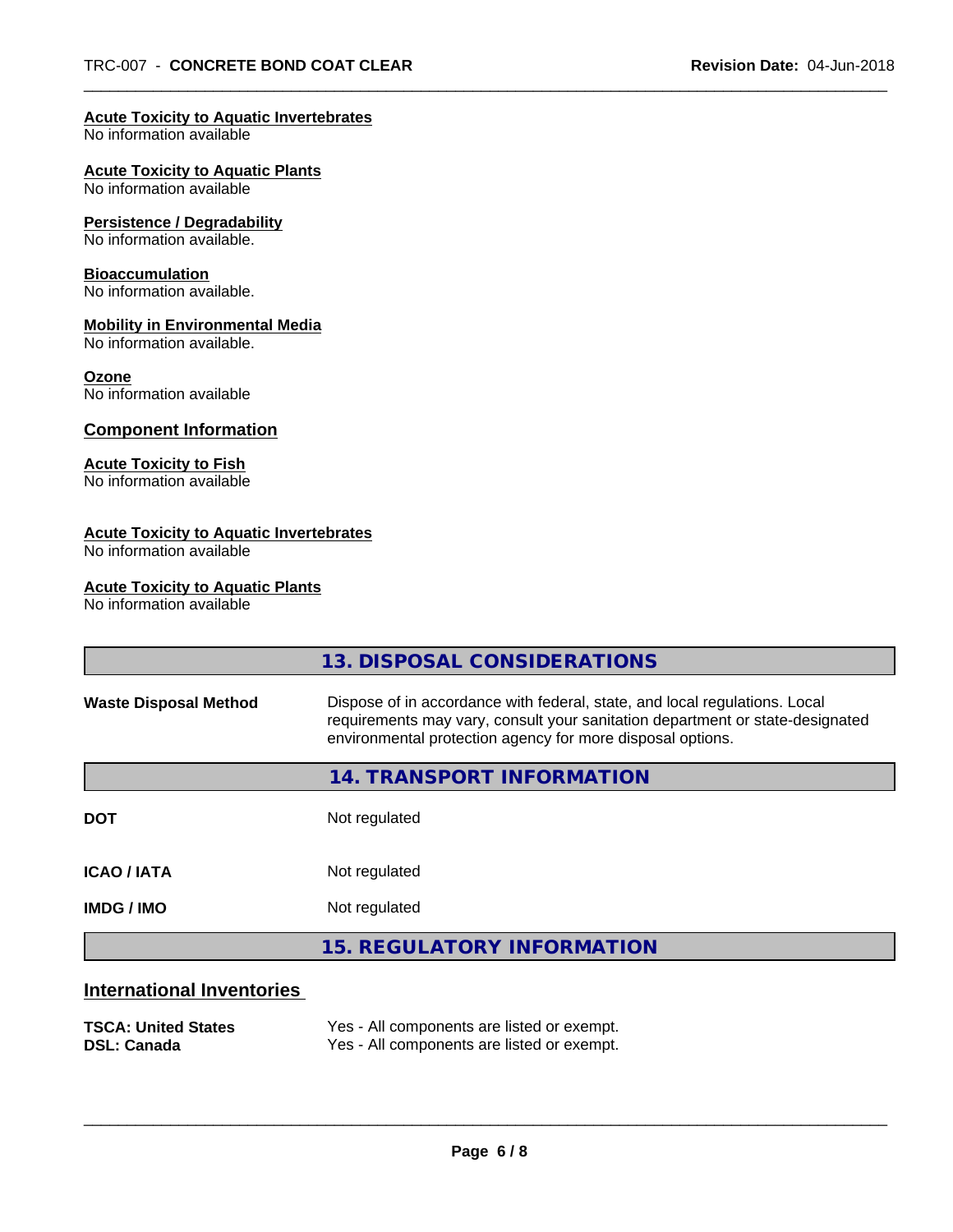## **Federal Regulations**

#### **SARA 311/312 hazardous categorization**

| Acute health hazard               | Nο |
|-----------------------------------|----|
| Chronic Health Hazard             | Nο |
| Fire hazard                       | Nο |
| Sudden release of pressure hazard | Nο |
| Reactive Hazard                   | Nο |

#### **SARA 313**

Section 313 of Title III of the Superfund Amendments and Reauthorization Act of 1986 (SARA). This product contains a chemical or chemicals which are subject to the reporting requirements of the Act and Title 40 of the Code of Federal Regulations, Part 372:

*None*

#### **Clean Air Act,Section 112 Hazardous Air Pollutants (HAPs) (see 40 CFR 61)**

This product contains the following HAPs:

*None*

## **US State Regulations**

#### **California Proposition 65**

**AVIMARNING:** Cancer and Reproductive Harm– www.P65warnings.ca.gov

#### **State Right-to-Know**

*There are no state right-to-know chemicals in this product above reportable levels.*

**Legend**

X - Listed

## **16. OTHER INFORMATION**

**HMIS** - **Health:** 1 **Flammability:** 0 **Reactivity:** 0 **PPE:** -

 $\overline{\phantom{a}}$  ,  $\overline{\phantom{a}}$  ,  $\overline{\phantom{a}}$  ,  $\overline{\phantom{a}}$  ,  $\overline{\phantom{a}}$  ,  $\overline{\phantom{a}}$  ,  $\overline{\phantom{a}}$  ,  $\overline{\phantom{a}}$  ,  $\overline{\phantom{a}}$  ,  $\overline{\phantom{a}}$  ,  $\overline{\phantom{a}}$  ,  $\overline{\phantom{a}}$  ,  $\overline{\phantom{a}}$  ,  $\overline{\phantom{a}}$  ,  $\overline{\phantom{a}}$  ,  $\overline{\phantom{a}}$ 

#### **HMIS Legend**

- 0 Minimal Hazard
- 1 Slight Hazard
- 2 Moderate Hazard
- 3 Serious Hazard
- 4 Severe Hazard
- Chronic Hazard
- X Consult your supervisor or S.O.P. for "Special" handling instructions.

*Note: The PPE rating has intentionally been left blank. Choose appropriate PPE that will protect employees from the hazards the material will present under the actual normal conditions of use.*

*Caution: HMISÒ ratings are based on a 0-4 rating scale, with 0 representing minimal hazards or risks, and 4 representing significant hazards or*